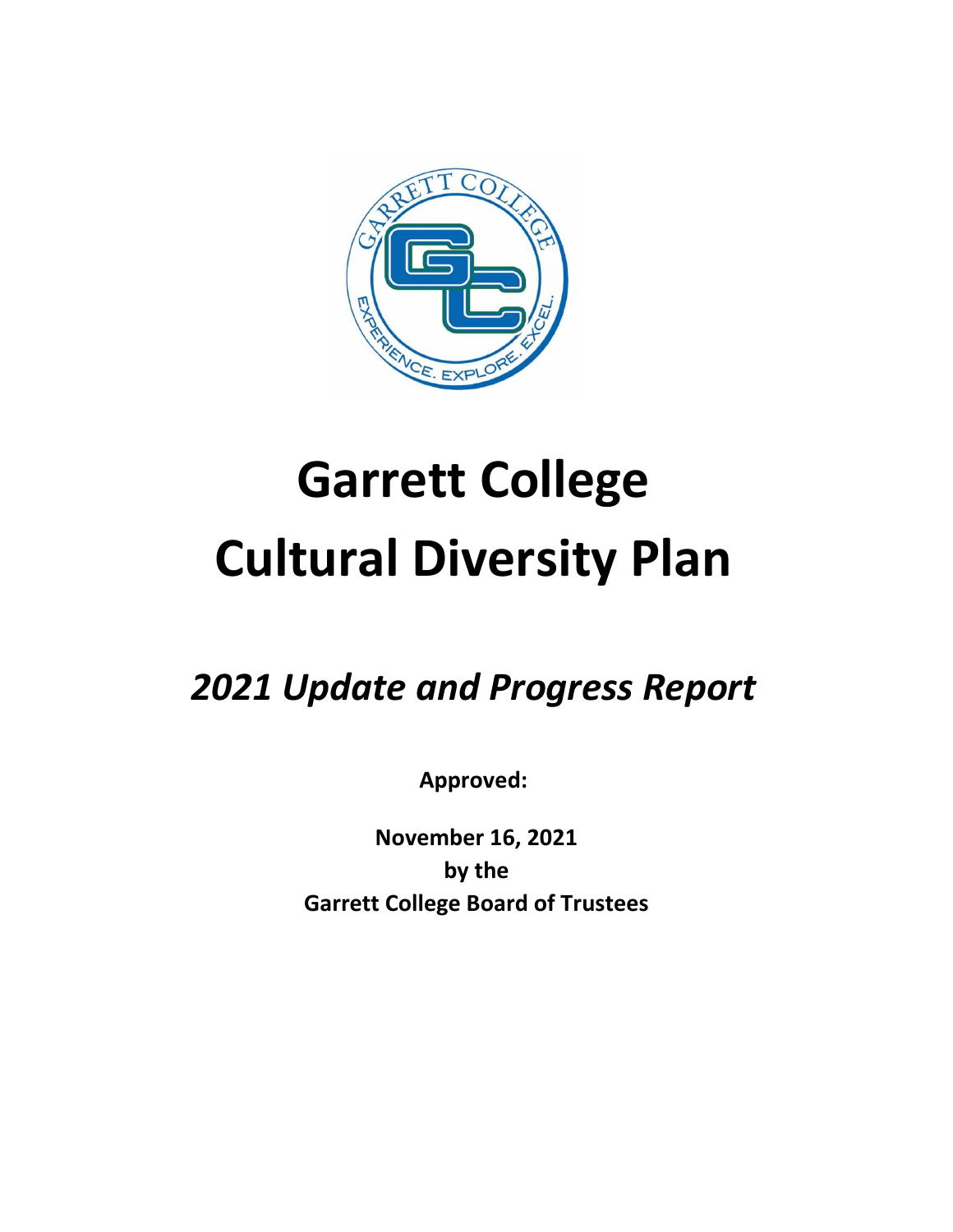- **I. INTRODUCTION:** The role and importance of diversity in higher education has been widely recognized. In 2008, the Maryland General Assembly affirmed the importance of diversity as an educational goal by enacting legislation requiring that every public college and university develop and implement a cultural diversity plan. The 2008 legislation defines "cultural diversity" to mean "the inclusion of those racial and ethnic groups and individuals that are or have been under-represented in higher education." *The 2013- 2017 Maryland State Plan for Postsecondary Education* subsequently broadened the definition of diversity to also include age, cultural identity, disability, family educational history, gender identity and expression, nationality, sexual orientation, religious affiliation, sex, and socio-economic status. *The 2017-2021 Maryland State Plan for Postsecondary Education: Student Success with Less Debt* focuses on diversity in Strategy 4: "Enhance diversity by fostering collaborations between Historically Black Colleges and Universities and traditionally white institutions". Garrett College is committed to achieving a culturally diverse student body, faculty, and staff, and a campus environment that values and actively supports diversity, equity and inclusion. The College also strives to ensure that its graduating students are adequately prepared to live and work in a global society comprised of diverse cultures and beliefs. This commitment to diversity is evidenced in a variety of ways, including the College's Mission Statement and Institutional Goals, its Strategic Plan, its recruitment practices, and its goals for general education, student development, and the campus environment.
- **II. CULTURAL DIVERSITY IMPROVEMENT PLAN:** As this report will show, Garrett College continues to make progress toward achieving diversity among its student body, infusing diversity into the curriculum, and creating a campus climate that respects differences and values diversity. At the January 2018 All-College Forum, Garrett College added a new concluding sentence to its mission statement, "*The College respects and cares for students as individuals and as members of diverse groups, and supports their aspirations for a better life",* to illustrate the College's dedication to making improvements as it relates to cultural diversity at the institution.

Key personnel developed a consensus regarding both Employee and Student Engagement priorities, as well as suggested strategies to implement priorities identified through on-site assessments. Most recently it has been decided to shift from "diversity, equity, and inclusion" to "equity, diversity, and inclusion". The reasoning behind this is that an emphasis on equity illustrates the importance of prioritizing and providing just and fair access to opportunities and resources, and take meaningful actions for sustainable change. The College's FY21-FY25 Strategic Plan has been restructured and removed the initiatives that had previously closely aligned with this plan. Despite the changes, addressing the needs and experiences of a diverse student population is still the driving force of the Strategic Plan and the College's Diversity plan will continue to support more efficient and effective practices toward equity, diversity, and inclusion at Garrett College. The College is utilizing Taskstream to monitor plan implementation, responsibility, development, and effectiveness.

# **Goals and Strategies for Improving Cultural Diversity:**

# **Goal 1: To coordinate initiatives for diversity, equity, and inclusion.**

# **Strategy 1: Create a Council for Equity, Diversity, and Inclusion (EDI) to ensure active engagement.**

- *1. Priority Year Focus:* 2021-2022
- 2. *Responsibility:* President, Dean of Student Affairs, Director of Equity & Compliance
- *3. Timeline:* Summer 2019- Research best practices for recruiting student participants and council guidance; Fall 2019- Advertise and recruit; Fall 2019-Spring 2020- Develop council goals, plan activities/events.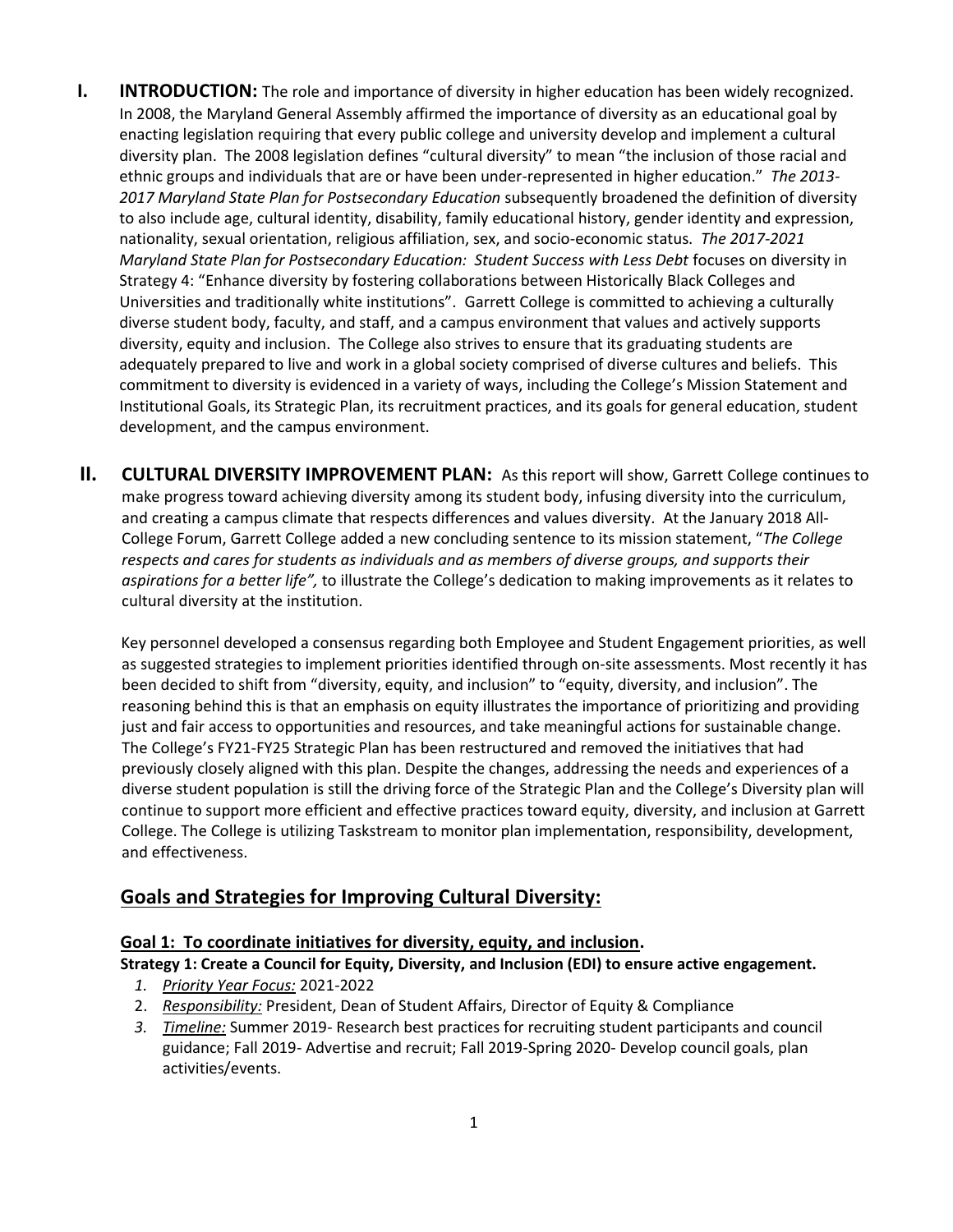- *4. Desired Outcome:* Develop a plan and advertise among students to start a Council for Equity, Diversity, and Inclusion (EDI). This group of individuals, along with faculty and staff, will help guide efforts for active student engagement around the initiatives developed from this plan.
- *5. Measures:* Student surveys; post-activity/event feedback
- *6. Status Update:* 2019-2021: Currently in the planning and research stage. Part of the duties of this Council will be to assist in developing ways to address those areas where improvement is needed on campus and have a pool of diverse students who can represent the student body and provide firsthand knowledge of potential barriers to success and satisfaction. Completion of this strategy was impacted by the college's fall and spring operational status due to the COVID-19 pandemic. 2021- 2022: In planning stages. Implementation of this strategy in the 2020-2021 school year was impacted by the college's operational status in response to the COVID-19 pandemic. With plans to resume inperson instruction/activities in the fall of 2021, the college is optimistic that student engagement will be positive.

# *Strategy 2: Collaborate with community partners to assess community issues and concerns related to equity, diversity, and inclusion.*

- 1. *Priority Year Focus:* 2021-2022
- 2. *Responsibility:* Senior Leadership, Director of Equity & Compliance
- 3. *Timeline:* Fall 2021-ongoing
- *4. Desired Outcome:* Create partnerships with government and non-profit organizations that expand equity, diversity, and inclusion efforts beyond the college and connect the students and communities in Garrett County.
- *5. Measures:* Student surveys; post-activity/event feedback
- *6. Status:* 2021-2022: Members of senior leadership have joined the Garrett County chapter of the NAACP and AAUW, as well as joined subcommittees for Garrett County Community Action Committee, Inc.

# **Goal 2: To increase opportunities for employee engagement around the topics of equity, diversity, and inclusion.**

# **Strategy 1: Develop/acquire/deliver continued workplace cultural competency and humility education.**

- *1. Priority Year Focus:* 2022-2023
- *2. Responsibility:* Director of Equity & Compliance
- *3. Timeline:* July 2020-ongoing
- *4. Desired Outcome:* Faculty and staff will be able to demonstrate intercultural communication skills by articulating a respect for cultural differences and similarities and demonstrate the ability to respond appropriately in dealing with problem situations.
- *5. Measures: Employee completion numbers, quiz statistics*
- *6. Status:* As a result of the foundational training, the Director of Equity & Compliance plans on developing regular trainings on topics related to diversity, equity, and inclusion that will be made available to employees through the Employee Compliance Training. Future subject matter includes generational communication styles that will address concerns that arose from the Student Experience Committee's report and were referenced in the 2018 report. Other topics for future training could be determined based upon responses from the Student Satisfaction Survey which is planned to be administered in spring 2022.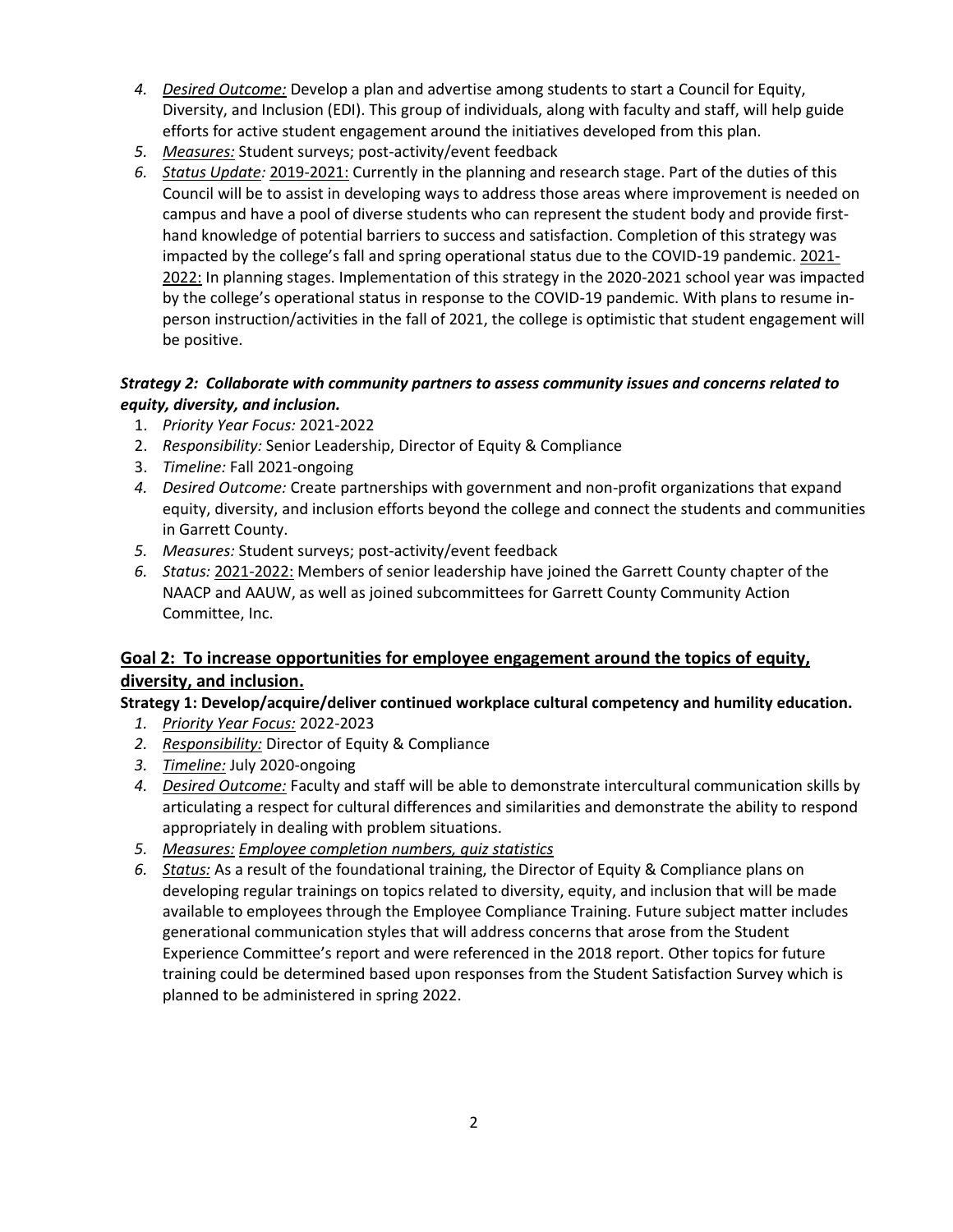## **Strategy 2: Bring faculty, staff, students, and guest lecturers together for cultural diversity discussions, employing local and regional resources.**

- 1. *Priority Year Focus:* 2022-2023
- 2. *Responsibility:* Dean of Academic Affairs, Dean of Student Affairs
- *3. Timeline:* Develop as part of the activities calendar; will be ongoing as these types of events should be held (or attended if held at another institution) on a regular basis.
- *4. Desired Outcome:* Two events and/or discussions held on an annual basis.
- *5. Measures:* Number of events and/ or discussions held; attendance numbers.
- *6. Status:* 2020-2021: No action taken due to COVID pandemic operations. 2021-2022: Unfortunately, the COVID-19 pandemic drastically impacted institutional activities during the 2020-2021 academic year. The Safe Zone training held right before the start of the pandemic was well received. This topic is especially critical in these present times and will be a top priority to address in the 2021-2022 school year. The College has resumed the Joan Crawford Lecture series. The first three talks are lectures on historical perspectives of diversity, equity, and inclusion, presented by present and former Garrett College employees. Topics include, "Hard Labor and Hostile Encounters: Chinese Immigrants and the Transcontinental Railroad", "Hitler's Wrath, When Hatred Takes Root", and "Washington's Road of 1753: A British, American, and Native American Enterprise".

## **Strategy 3: Host roundtable discussions on equity, diversity, and inclusion.**

- 1. *Priority Year Focus*: 2022-2023
- 2. *Responsibility:* Dean of Student Affairs, Director of Equity & Compliance
- *3. Timeline:* Ongoing
- *4. Desired Outcome:* At least one roundtable, either external as part of the MD Community College Diversity Roundtable group or an internal event, held annually.
- *5. Measures:* Number of roundtable discussions held; feedback from participants
- 6. *Status:* This is currently in the planning stages. The College would like to have its Council on Equity, Diversity, & Inclusion created and running so these individuals can participate in these conversations in the future.

# **Goal 3: To identify obstacles to student success and establish a network of support services that will help students to overcome them.**

**Strategy 1: Create and sustain a "safe space" program. (Note: "safe spaces" refer to places created for individuals who feel marginalized to come together, and may also indicate a faculty member who does not tolerate violence, harassment or hate speech, thereby creating a safe place for all people (Waldman, Katy-2015)).**

- 1. *Priority Year Focus:* 2019-2020
- 2. *Responsibility:* Dean of Academic Affairs, Director of Equity & Compliance, certified employee trainers
- *3. Timeline:* Summer 2019- Plan development. Spring 2020-ongoing- hold at least one training, if possible, annually.
- *4. Desired Outcome:* Identify and train five to ten college employees and advertise the "safe spaces" across campus.
- *5. Measures:* Biannual Student Opinion Survey; collect statistics on designated "safe spaces" and if they are utilized.
- 6. *Status:* In March 2020, a Safe Zone training was held on-campus. Four students and 12 staff members participated and it was well received. The Diversity Officer will work with training staff to take the evaluation feedback to guide future trainings and campus programming to make the campus more inclusive and respectful of its LGBTQ+ community. With the return to campus post-pandemic operations, plans for additional trainings are underway for the 2021-2022 school year.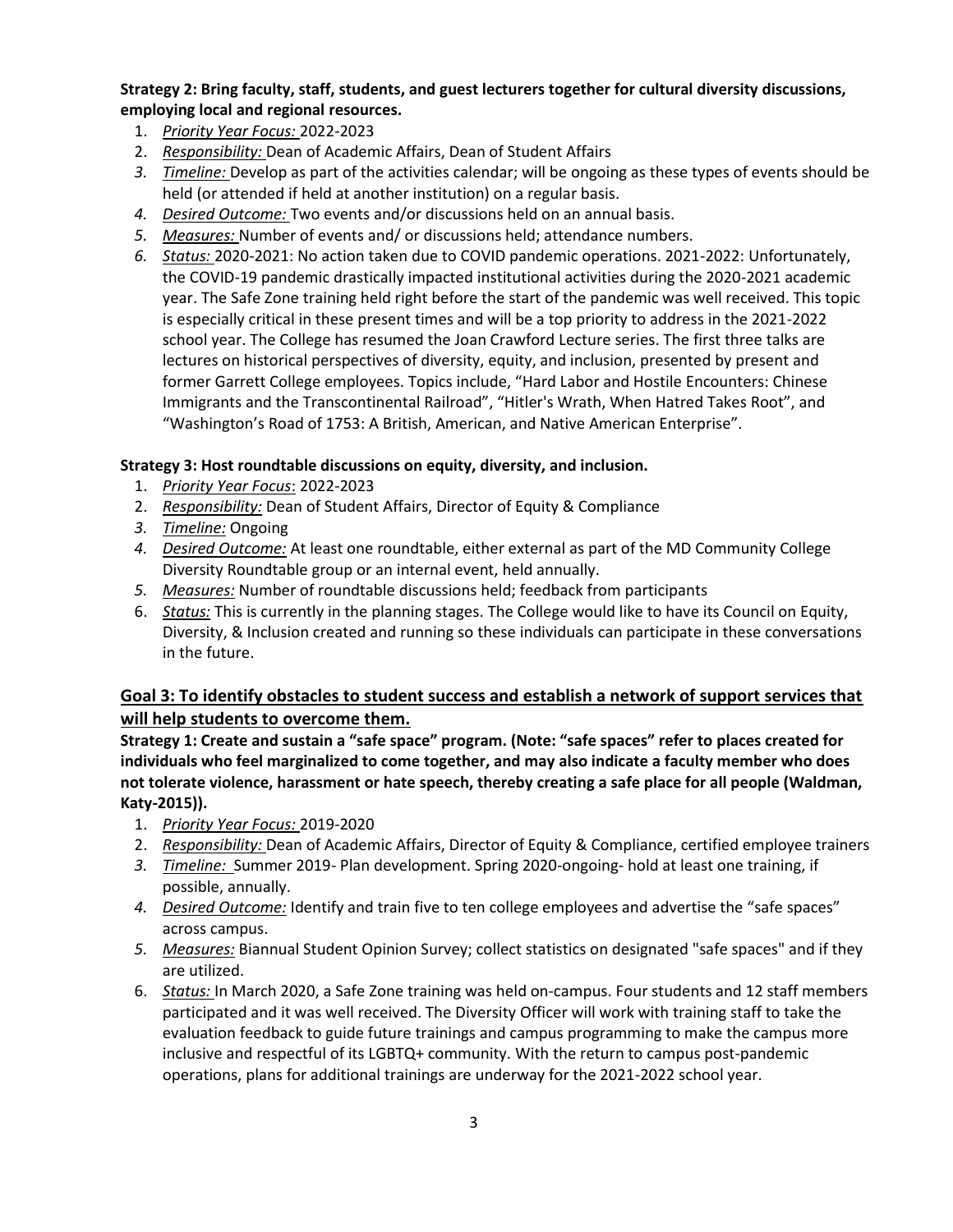#### **Strategy 2: Clearly articulated processes and procedures with respect to mental health support.**

- 1. *Priority Year Focus:* 2018-2019
- 2. *Responsibility:* Dean of Student Affairs, Director of Student Development
- *3. Timeline:* 2018-2019 school year
- *4. Desired Outcome:* Employ a mental health counselor to provide support to students in need.
- *5. Measures:* Student survey, demographics/statistics provided by counselor (meeting hours, students served, etc.)
- 6. *Status:* A contract for Glocker's services was secured to provide continued services for the fall 2020 and spring 2021 semesters. With the COVID-19 pandemic, the college made information available to students for virtual counseling through Glocker. Fall 2020 and spring 2021 statistics averaged the same number of individuals seen as in the prior semesters; however, the number of total contacts almost doubled in fall 2020 from spring 2020 and email inquiries from students and employees also slightly increased. Based upon referral data, more programming and services related to depression, past trauma, and anxiety are being explored.

## **Strategy 3: Explore additional opportunities to increase physical and mental health services on campus.**

- 1. *Priority Year Focus*: 2019-2020
- 2. *Responsibility:* Dean of Student Affairs, Director of Student Development
- *3. Timeline:* Long-term; continuous
- *4. Desired Outcome:* One-to-two new physical/mental health service partnerships formed or 1-2 existing partnerships expanded for the Spring 2020 semester.
- *5. Measures:* Student surveys, medical transport data, statistics from the Health Department and Mountain Laurel
- 6. *Status:* The College established a partnership with Garrett Regional Medical Center in fall 2020, to open an on-site health clinic. This clinic was critical in meeting operational needs during the COVID pandemic. Additionally, the College worked with Mountain Laurel Medical Center to increase telehealth opportunities for students. Focus for the 2021-2022 school year is marketing the oncampus clinic services and increasing use, in addition to continued partnership building.

# **Strategy 4: Identify general ways to reduce costs and increase services to meet the needs of students in poverty.**

- 1. *Priority Year Focus:* 2018-2019
- 2. *Responsibility:* Dean of Academic Affairs, Dean of Student Affairs, Coordinator of Distance Learning, Director of Equity & Compliance
- *3. Timeline:* Long-term; continuous
- *4. Desired Outcome:* This particular strategy incorporates several actions in an effort to reduce barriers to success and address financial concerns of students in poverty. These actions include reduced textbook costs or increased OER use, establishing a "one stop shop" on campus, and food insecurity.
- *5. Measures:* Reduction in course material costs, increased access to offices, SING Food Pantry use, Student Opinion survey
- *6. Status:* Total student savings through eCampus for the 2020-2021 school year was \$105,217. In fall 2021, all sections of ENG 101, the highest-enrolled course offered (including High School Dual-Enrolled sections), will utilize OER materials. The College is actively recruiting more OER projects to fulfill our current ARC OER grant, with proposed projects for all developmental courses. A comprehensive course list is being established; many courses do not require textbooks, but do not meet the definition of OER. The College is in the process of marking books in eCampus that are either open access or low-cost (below \$40). The "one stop shop" implementation continues to be researched as part of the College's Facilities Master Plan process.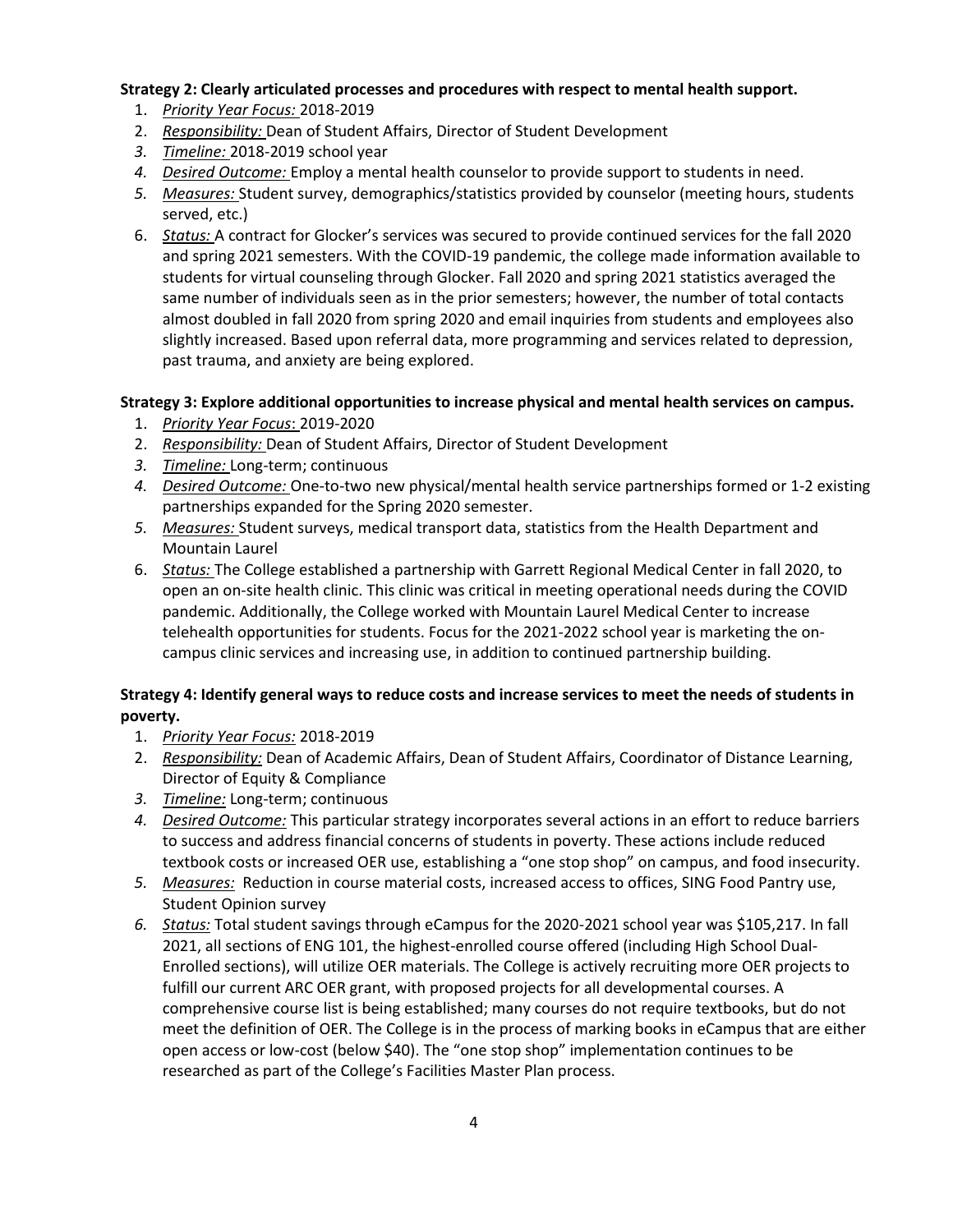## **Strategy 5: Identify ways to support non-traditional students.**

- 1. *Priority Year Focus:* 2021-2022
- 2. *Responsibility:* Dean of Academic Affairs, Dean of Student Affairs, Dean of Continuing Education and Workforce Development
- 3. *Timeline:* Start the 2021-2022 school year; long-term
- 4. *Desired Outcome:* Increased partnerships with local resources, such as Community Action and Social Services, to better serve our non-traditional student population.
- *5. Measures:* Increased access to offices/services; Student Opinion Survey
- *7. Status:* 2021-2022: Currently in conversation with several community partners. As mentioned above, members of senior leadership have joined the Garrett County chapter of the NAACP and AAUW, as well as joined subcommittees for Garrett County Community Action Committee, Inc. Look for opportunities to solicit feedback from prospective non-traditional students about barriers to enrolling/attending credit and/or non-credit programs.

## **Strategy 6: Improve access and accommodations for students with disabilities.**

- 1. *Priority Year Focus:* 2018-2019
- 2. *Responsibility:* Dean of Student Affairs, Director of Equity & Compliance, Disability Support Services
- *3. Timeline:* Starting 2018; continuous
- *4. Desired Outcome:* Reduce barriers to success and increase access to education of students with disabilities.
- *5. Measures:* Student surveys, reported grievances, Disability Support Service contacts
- 6. *Status:* 2020-2021: No updates. 2021-2022: Discussion was had as part of the Facilities Master Plan process about accessibility and ADA needs.

# **Strategy 7: Implement a "Campus Name" (not legal name) Policy to support the LGBTQ+ community.**

- *1. Priority Year Focus:* 2022-2023
- *2. Responsibility:* Records & Registration, Director of Equity and Compliance, Academics, IT
- *3. Timeline:* Draft and approve a policy by June 2023
- *4. Desired Outcome:* Establish the ability for a person to identify in non-legal settings using their "preferred" name.
- *5. Measures:* Number of requests; Student Satisfaction Survey responses
- *6. Status:* 2020-2021: Records & Registration has begun to draft a policy and practice. Group of key offices are assessing current practices to determine steps involved to successfully enact this policy.

# **Goal 4: To provide an actively engaged and relevant college experience for our diverse student population to include credit and non-credit students.**

**Strategy 1: Development of a broader range of coursework, as needed.**

- 1. *Priority Year Focus:* 2018-2019
- 2. *Responsibility:* Dean of Academic Affairs
- *3. Timeline:* Fall 2019 and ongoing
- *4. Desired Outcome:* 70% of students meet objectives of the Global and Cultural Competency Assessment
- *5. Measures:* Student course assessments
- 6. *Status:* The majority of assessed 2020-2021 courses met all of the outcomes and objectives. Dr. Terry Kasecamp developed a cultural competency assessment. While this assessment is still in draft form, it will be finalized and implemented as part of the FYE curriculum in the future. In 2021, the College developed and administered a survey for faculty to complete in order to examine General Education Requirement courses that currently address any of the 16 areas of global and cultural competency in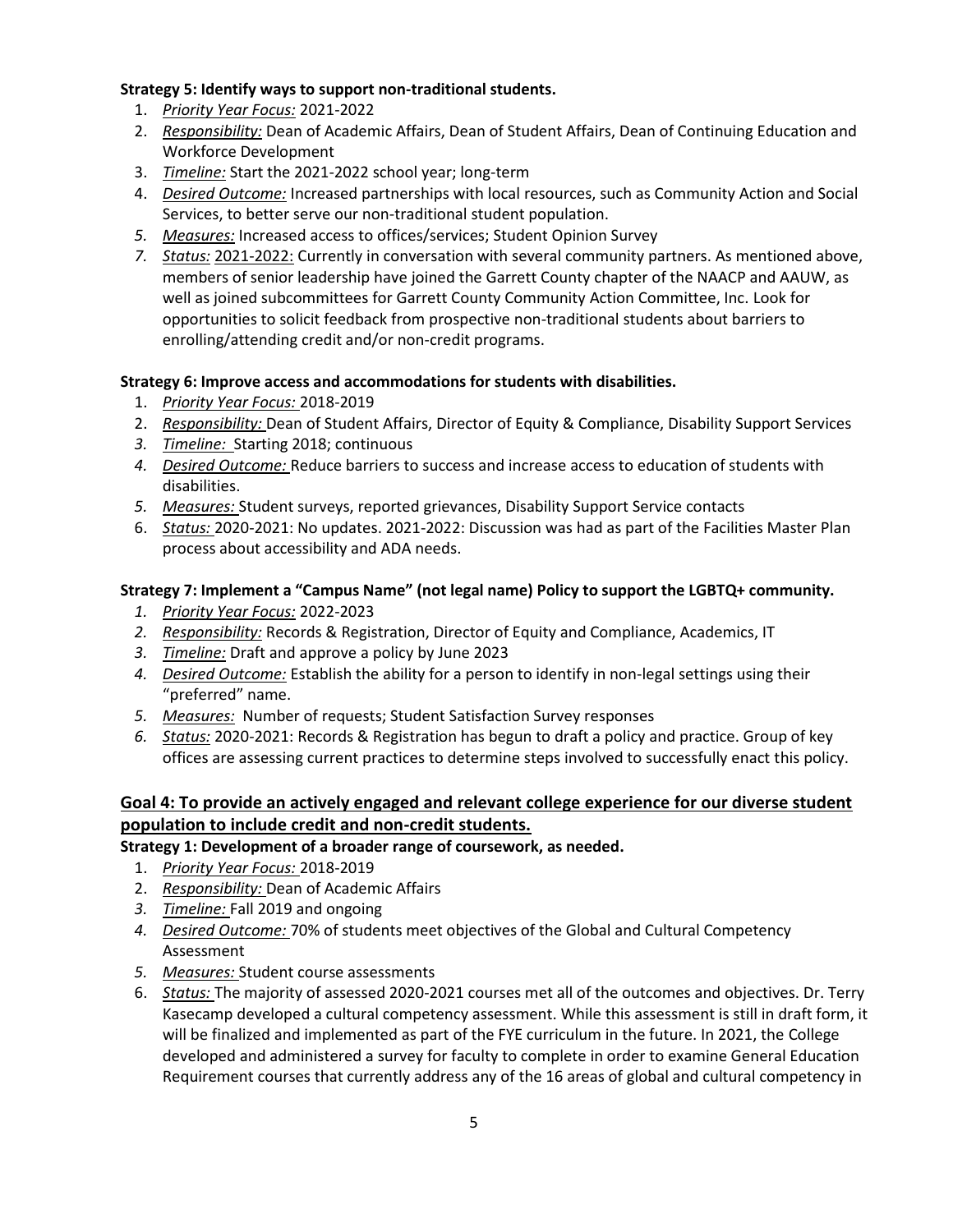order to gain a better understanding of how information is currently being taught. The College plans to use this information to explore how current course offerings support the institutional learning goals associated with cultural and global perspective outlined in the college catalog. From the results of the survey, some of the classes that will be explored include but are not limited to: BIO 109, ECN 101, ECN 202, ENG 101, ESC 101, ESC 121, GEO 201, HUM 210, PSY 101, PSY 102, PSY 230, and SOC 101.

| Learning<br>Outcome | <b>Assessment Results</b>                                                        |                                |                                          |                                 |                              |  |  |
|---------------------|----------------------------------------------------------------------------------|--------------------------------|------------------------------------------|---------------------------------|------------------------------|--|--|
|                     | <b>Assessment</b>                                                                | # Students<br><b>Evaluated</b> | # Students That<br><b>Met Objectives</b> | % That Met<br><b>Objectives</b> | <b>Comments</b>              |  |  |
| 1                   | PSY 101 Course<br><b>Embedded Writing</b><br>Assignments (Fall 20)               | 49                             | 34                                       | 69%                             | Did Not<br>Meet Objective    |  |  |
|                     | SOC 101 Course<br><b>Embedded Writing</b><br>Assignments (Fall 20,<br>Spring21)  | 51                             | 47                                       | 92%                             | Met Objective                |  |  |
|                     | SOC 101 Test 4 (Fall 20)                                                         | 18                             | 15                                       | 83%                             | Met Objective                |  |  |
|                     | SOC 101 Quiz 3 (Spring<br>21)                                                    | 12                             | 10                                       | 83%                             | Met Objective                |  |  |
|                     | GEO 201 Course<br><b>Embedded Writing</b><br>Assignment (Spring 21)              | 35                             | 32                                       | 91%                             | Met Objective                |  |  |
|                     | Study Abroad Reflection                                                          | N/A                            | N/A                                      | N/A                             | Not Assessed Due to<br>COVID |  |  |
|                     | <b>Assessment</b>                                                                | # Students<br><b>Evaluated</b> | # Students That<br><b>Met Objectives</b> | % That Met<br><b>Objectives</b> | <b>Comments</b>              |  |  |
| $\overline{2}$      | PSY 101 Course<br><b>Embedded Writing</b><br>Assignments (Fall 20)               | 49                             | 34                                       | 69%                             | Did Not Meet<br>Objective    |  |  |
|                     | SOC 101 Course<br><b>Embedded Writing</b><br>Assignments (Fall 20,<br>Spring 21) | 51                             | 47                                       | 92%                             | Met Objective                |  |  |
|                     | SOC 101 Test 4 (Fall 20)                                                         | 18                             | 15                                       | 83%                             | Met Objective                |  |  |
|                     | SOC 101 Quiz 3 (Spring<br>21)                                                    | 12                             | 10                                       | 83%                             | Met Objective                |  |  |
|                     | GEO 201 Course<br><b>Embedded Writing</b><br>Assignment (Spring 21)              | 35                             | 32                                       | 91%                             | Met Objective                |  |  |
|                     | Study Abroad Reflection                                                          | N/A                            | N/A                                      | N/A                             | Not Assessed Due to<br>COVID |  |  |

**2020-2021 Cultural & Global Perspective Learning Outcomes Assessment Results**

#### **Strategy 2: Build relationships between commuter and residential students.**

- 1. *Priority Year Focus:* 2018-2019
- 2. *Responsibility:* Dean of Student Affairs, Assistant Director of Student Development
- *3. Timeline:* Ongoing
- *4. Desired Outcome:* Increase the sense of community and understanding between the commuter and residential student populations.
- *5. Measures:* Attendance data, student surveys
- 6. *Status:* Due to COVID, 2020-21 activities were limited due to social distancing and capacity restrictions. With COVID restrictions being adjusted for the 2021-2022 school year, the College is looking to hold an in-person orientation, and this activity will be continued to help start a conversation and continue to build relationships between commuter and residential students.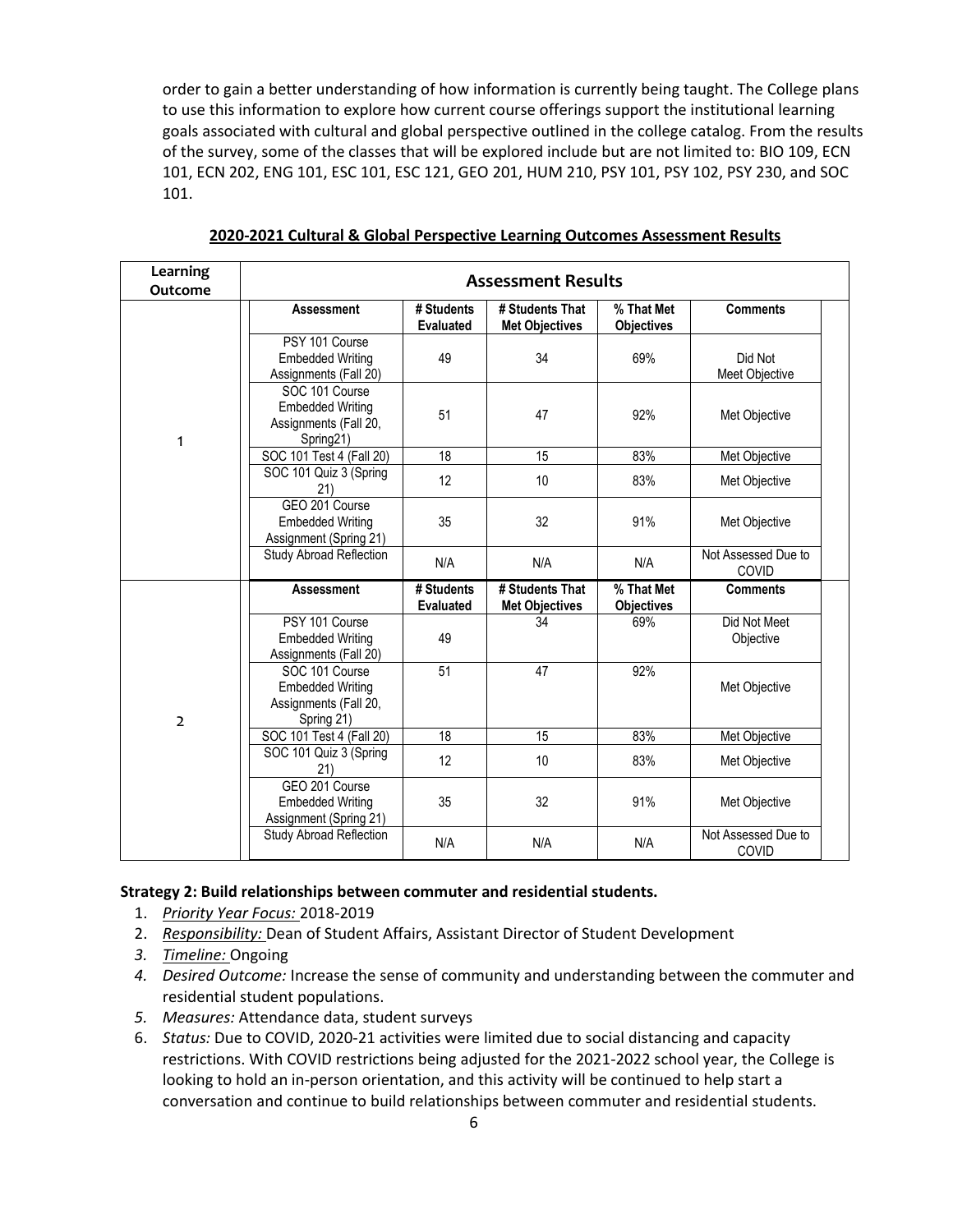## **Strategy 3: Increase student engagement activities with regard to equity, diversity, and inclusion that would involve engagement with employees and the external community.**

- 1. *Priority Year Focus:* 2019-2020
- 2. *Responsibility:* Student Affairs, Academic Affairs, Equity & Compliance
- *3. Timeline:* Ongoing, long-term
- *4. Desired Outcome:* Two events/activities per school year
- 5. *Measures:* Number of events held; post-event feedback
- 6. *Status:* 2020-2021: No updates due to COVID restrictions. 2021-2022: Currently in planning stages for future events based upon the COVID situation.

## **Strategy 4: Improve the residential student experience.**

- 1. *Priority Year Focus:* 2018-2019
- 2. *Responsibility:* Dean of Student Affairs, Director of Student Development, Residence Life Manager
- *3. Timeline:* Ongoing, long-term
- *4. Desired Outcome:* Increased residential student retention and success
- *5. Measures:* Student retention rates, student opinion surveys
- 6. *Status:* 2020-2021: Due to the pandemic, the college was unable to complete the planned 2020 Student Opinion Survey. The survey will be administered in the Spring 2022 semester to resume the normal survey cycle. The reformatted residence hall meeting model continues to be successful, and the larger meeting format resulted in better attendance and positive feedback from the students. Due to the COVID-19 pandemic, housing occupancy was reduced and the majority of interactions with residential students took place through virtual environments. Programming in the halls was also significantly impacted due to COVID-restrictions. 2021-2022: Additional IT upgrades are underway that will address internet speed and hopefully increase user satisfaction.

## **Strategy 5: Connect out-of-town students with the Garrett County community.**

- 1. *Priority Year Focus:* 2019-2020
- 2. *Responsibility:* Student Affairs, Academic Affairs
- *3. Timeline:* Ongoing, long-term
- *4. Desired Outcome:* Provide students with the opportunity to connect with resources in the county to gain experience and expose the Garrett County community to diverse populations and provide learning opportunities for all involved.
- *5. Measures:* Attendance numbers; student surveys
- 6. *Status:* 2020-2021: Due to the COVID pandemic, opportunities to address this strategy were limited. The College is planning to re-establish these activities and provide other opportunities for the 2021- 2022 school year. Additionally, a NAACP chapter was recently started in Garrett County. Members of the local chapter have expressed an interest in working with the College to support students of color and to possibly establish a mentoring program; this conversation is ongoing.

## **Strategy 6: Develop agreement with Thread organization.**

- *1. Priority Year Focus:* 2019-2020
- *2. Responsibility:* Dean of Student Affairs, Director of Admissions
- *3. Timeline:* Finalize before Fall 2019 semester in efforts to have a small cohort start in September.
- *4. Desired Outcome:* Two to four students in the cohort for Fall 2019 semester.
- *5. Measures:* Track cohort success; focus groups with cohort and Thread representatives.
- 6. *Status:* 2020-2021: Thread and the college are very much still advocating and pushing for the GC cohort, although there has been limited conversations throughout this past year due to COVID. One new student was planning to enroll in the fall 2020 semester, but had decided to defer due to COVID-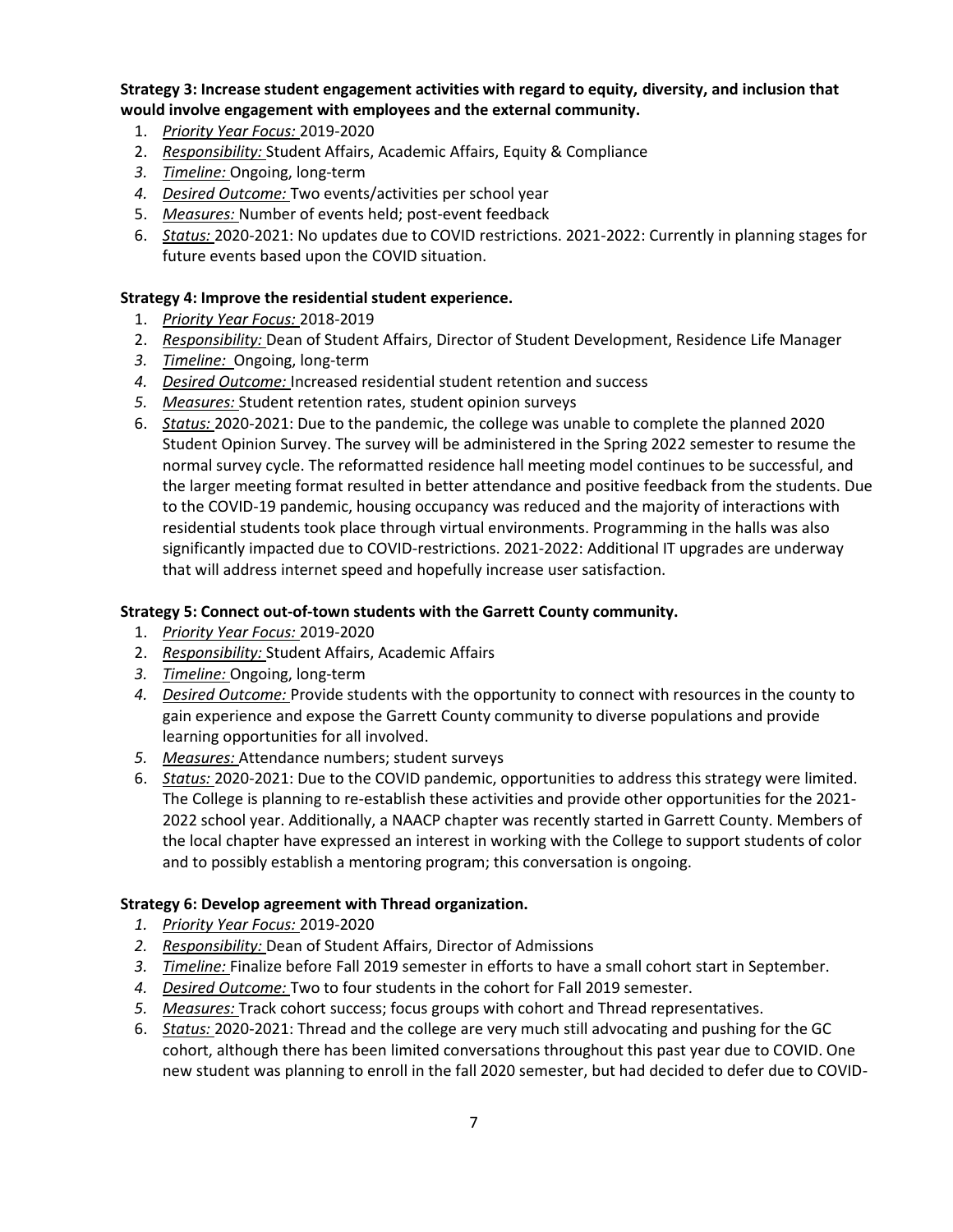19. The student has since made contact about enrolling in the upcoming fall semester. Admissions is currently working with the student's Thread family to navigate the steps to enrollment for the 2021- 2022 school year.

# **Strategy 7: Create formal relationship with international student organizations to expand international student population.**

- 1. *Priority Year Focus:* 2019-2020
- 2. *Responsibility*: Dean of Student Affairs, Director of Admissions
- *3. Timeline:* Recruitment is currently taking place for a small cohort to begin the start of the fall 2019 semester.
- *4. Desired Outcome:* Target of 1-3 additional international students in Fall 2019. Work toward a plan to double international students successfully recruited for Fall 2020.
- *5. Measures:* Track cohort success; focus groups with the student cohort
- *6. Status:* 2020-2021: COVID presented many challenges regarding international student enrollment and attendance in the 2020-2021 school year. 2021-2022: As embassies and consulates are beginning to open and issue F-1 Visas, there has been an increase in international student interest. However, many countries are working through a backlog of Visa applications which is continuing to delay the F-1 Visa processing. International student recruitment will continue to feel an impact from COVID in the upcoming year. Garrett College continues to be a member of the Maryland International Education Consortium, with the Director of Admissions being an active board member, in addition to a recruitment committee member for the organization. The work with Maryland International Education Consortium (MIEC) has helped us to enhance our international student recruitment efforts. Garrett College has participated in several virtual international student recruitment events, virtual networking meetings with EducationUSA advisors around the world, and co-hosted an EducationUSA virtual campus visit, along with Goucher College and UMBC, to advisors from India, Ukraine, and New Zealand. The participation in these meetings and MIEC allow Garrett to have a broader reach internationally and will hopefully build relationships to grow our international student enrollment in future semesters. It has been verified that workers on different types of visas can take classes at the college, so the College is focusing on outreach to that population, which includes international employees at the Wisp. There have been recent conversations with Chinese institutions about future collaborations.

#### **Strategy 8: Improve education around adult expectations.**

- 1. *Priority Year Focus:* FY19
- 2. *Responsibility:* Dean of Student Affairs, Director of Student Development
- *3. Timeline:* Implement in 2018-2019, assessment is ongoing; however, this strategy was closed out in 2020-2021.
- *4. Desired Outcome:* 50% reduction in violations and 50% reduction in suspensions/removals through the expectation of improved behavior.
- *5. Measures:* Educational sanction program data; incident reports; sanction data
- *6. Status:* 2020-2021: Since the 2018-2019 school year, incident reports, sanctions, suspensions and expulsions have seen a marked decrease. The College envisions that this trend will remain consistent over the next few years with the efforts the college has made around behavioral expectations and educational sanctioning. As the trend has continued over the last three years, this strategy will be closed out.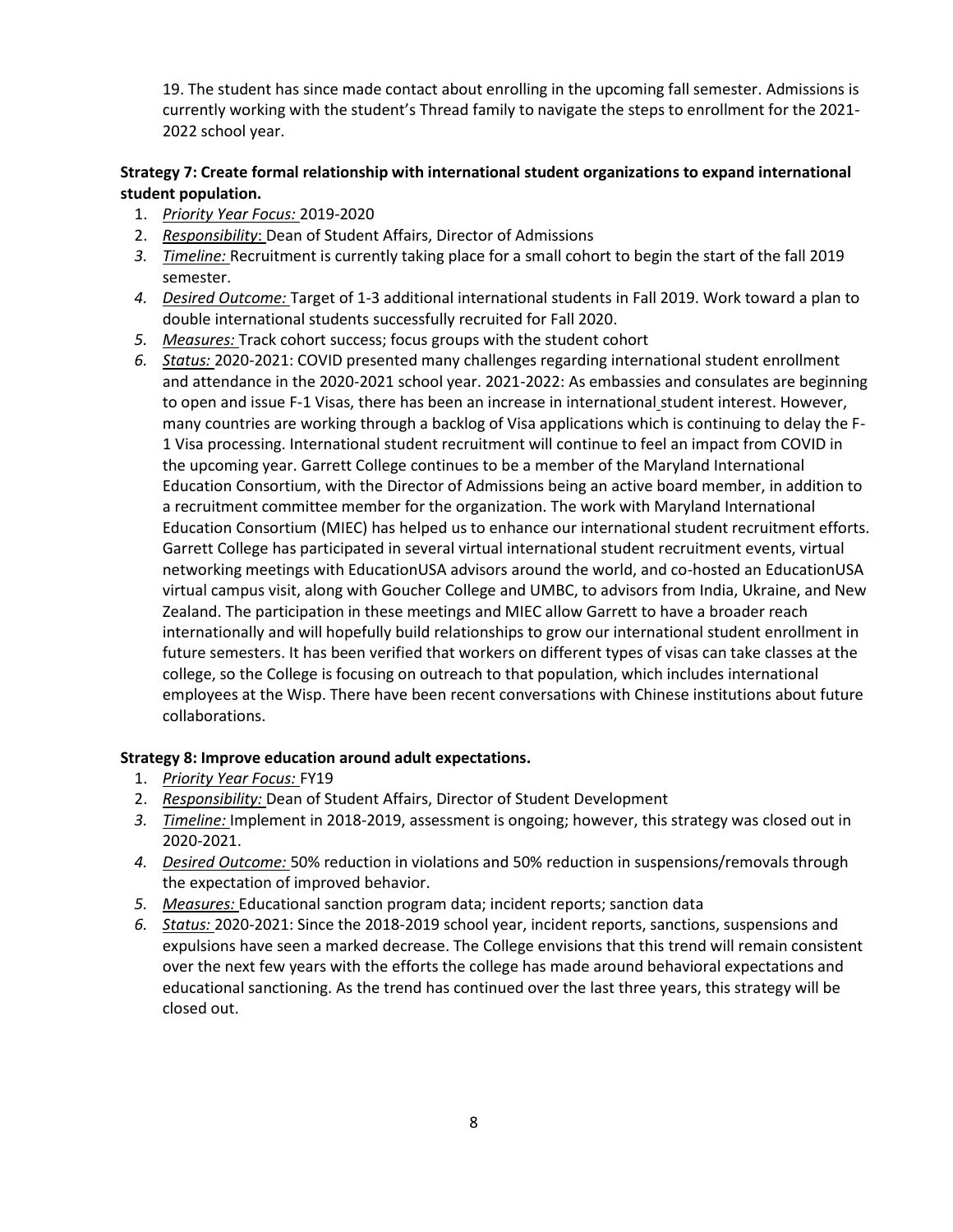# **Goal 5: To ensure the College is able to attract and retain a diverse, well-qualified, and competent workforce.**

## **Strategy 1: Conduct a compensation and salary equity study.**

- 1. *Priority Year Focus:* 2018-2019
- 2. *Responsibility:* President, Director of Human Resources
- *3. Timeline:* Study begins Fall 2018 in collaboration with Paypoint. Study/review is completed by May 2019. Budgeting should be drafted in accordance with the budget requirements and included for Board approval in June 2019. Plan implementation at beginning of FY20. Closed out in 2021.
- *4. Desired Outcome:* Compensation study is completed and implemented to bring Garrett to market standards.
- *5. Measures:* Focus groups, job descriptions, employee satisfaction
- 6. *Status:* 2018-2019: One of the best ways to attract and retain a qualified, diverse workforce is by offering competitive wages/salary. As of June 2019, Paypoint, the firm hired to complete the study, has completed a job classification phase to review grading for current positions and updated job descriptions, as well as a compensation study to match jobs to internal and external markets. The President has proposed to the Board of Trustees adoption of a four-year rollout of the compensation plan, which will increase compensation by \$549,886. FY20 is proposed to fund year 1 of the four-year plan with Board approval. 2019-2020: The College implemented the first year of the plan in FY20 and has proposed to fund year 2 in FY21 with Board approval. 2020-2021: The College implemented the first and second years of the compensation study in FY20 and FY21, respectively. The College accelerated implementation by funding both the third and fourth years in FY22, closing out this strategy.

## **Strategy 2: Develop training for hiring committees.**

- 1. *Priority Year Focus:* 2021-2022
- 2. *Responsibility:* Director of Human Resources, Director of Equity and Compliance
- *3. Timeline:* Training development begins fall 2021 with implementation no later than summer of 2022.
- *4. Desired Outcome:* Individuals who participate on hiring committees and in the interview process gain a better understanding of the barriers for diverse job seekers and diversity hiring nuances to make the hiring process inclusive and welcoming.
- *5. Measures:* Training assessment and feedback; job applicant feedback
- 6. *Status:* 2021- 2022: The Directors of Human Resources and Equity and Compliance attended a webinar entitled, "Strategies to Attract and Retain Diverse Talent in Higher Education" in October of 2021. The presenter, Ciera Parks, an HR Consultant and DEI Trainer, shared information about the barriers for diverse job seekers and diversity hiring nuances, topics of which our employees may be unfamiliar with. Training will be developed to share this information with those selected to participate on hiring committees and improve the College's hiring practices to ensure they are inclusive and welcoming.

# **Strategy 3: Develop Emotional Intelligence training for employees.**

- 1. *Priority Year Focus:* 2022-2023
- 2. *Responsibility:* Director of Human Resources, Director of Equity and Compliance, Dean of Academic Affairs
- *3. Timeline:* Research and gather information to develop employee training that will be implemented in the 2022-2023 school year.
- *4. Desired Outcome:* Improved customer service and experience.
- *5. Measures:* Student feedback, employee satisfaction, job applicant feedback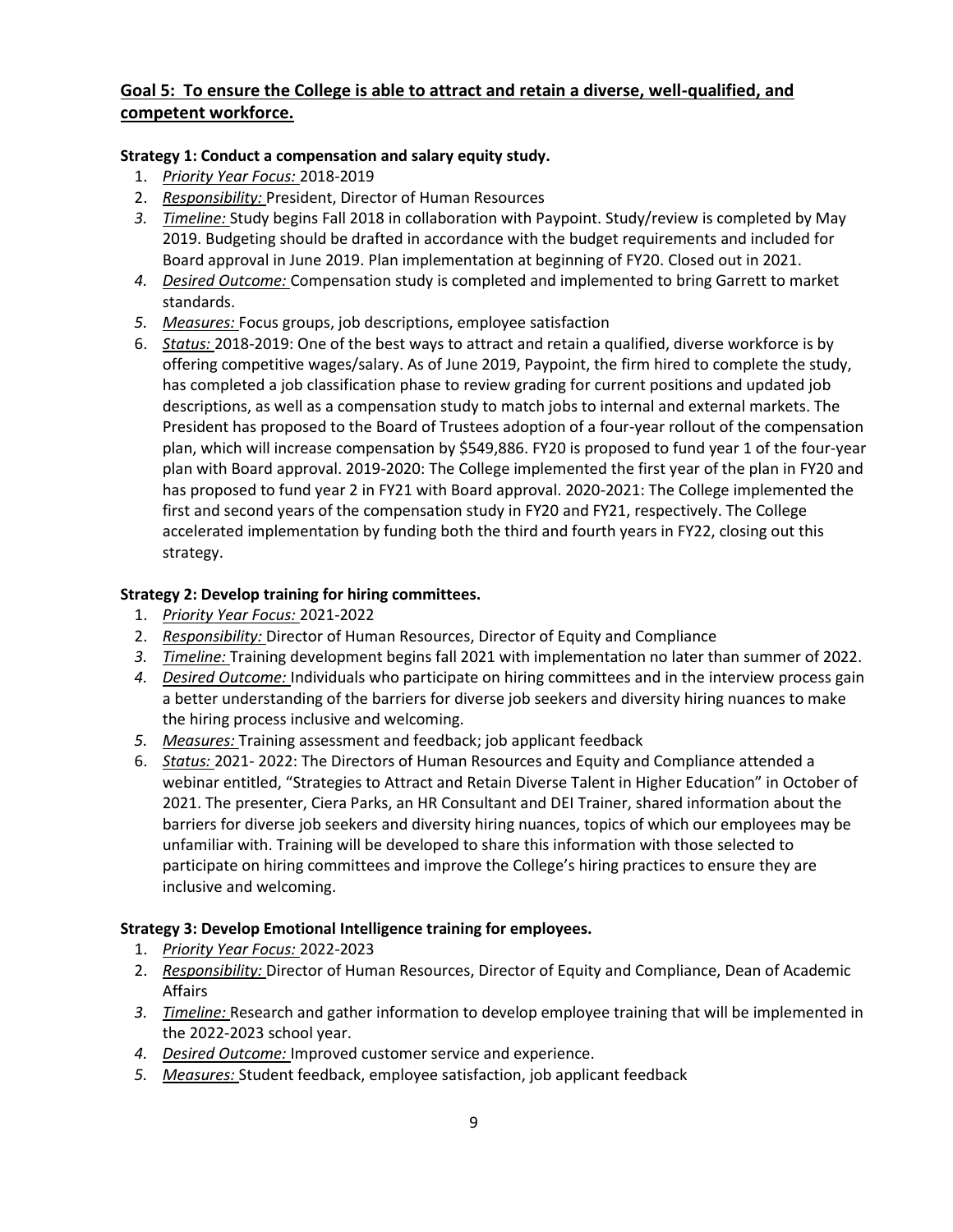6. *Status:* 2021- 2022: Ciera Parks noted in the webinar, "Strategies to Attract and Retain Diverse Talent in Higher Education", about the importance of "emotional intelligence" in the hiring process. Emotional intelligence (EI) is one's ability to recognize and understand emotions in oneself and others to better manage interactions and relationships. Part of EI that is critically important in the hiring process, especially when looking to attract and retain diverse talent, is recognizing when you make someone uncomfortable. A training for employees will be developed and included in the "Employee Compliance Training".

#### **III. RECRUITMENT OF NUMERICALLY UNDERREPRESENTED STUDENTS, FACULTY, AND STAFF:**

Garrett College believes in the importance of making its educational and employment opportunities accessible to minorities. Since Garrett County's population is about 98% white, the College has had to look to other geographic areas in order to recruit minority students, faculty, and staff, and it has been very successful with respect to attracting and enrolling minority students. In fall 2020, non-white, full-time student enrollment was 31.4% (total non-white enrollment was 21%), which far exceeds the minority representation of Garrett County, which is less than 3%. The College will seek to maintain a minority population of at least 20% of its total student body.

The College continues to focus its efforts on improving minority students' retention and completion rates, which tend to lag behind those of the College's overall student population, especially for Black/African American students. As indicated in the table below, the average number of African American completers remains consistent with the average number of minority completers throughout the year. The goals and strategies indicated in the sections above with regard to the Thread student and international student recruitment efforts will help address minority student enrollment, while the other goals and strategies with aid in retention and completion rates.

| Fall to Fall | <b>Fall-Fall Retention</b><br>Rate<br>1 <sup>st</sup> time cohort** | % increase<br>over FY 13 | <b>Fiscal Year Minority</b><br>Completers | Fiscal Year African<br>American<br>Completers |
|--------------|---------------------------------------------------------------------|--------------------------|-------------------------------------------|-----------------------------------------------|
| 2012-13      | 31.2%                                                               | <b>Baseline</b>          | 10                                        | 7                                             |
| 2013-14      | 39.8%                                                               | 8.6%                     | 13                                        | 9                                             |
| 2014-15      | 50%                                                                 | 18.8%                    | 10                                        | 8                                             |
| 2015-16      | 48.4%                                                               | 17.2%                    | 28                                        | 18                                            |
| 2016-17      | 34.6%                                                               | 3.4%                     | 23                                        | 18                                            |
| 2017-2018    | 26.5%                                                               | $-4.7%$                  | 9                                         | 5                                             |
| 2018-2019    | 44.3%                                                               | 13.1%                    | 18                                        | 15                                            |
| 2019-2020    | 43.3%                                                               | 12.1%                    | 8                                         | 6                                             |
| 2020-2021    | 32.65%***                                                           | 1.4%                     | 9                                         | 3                                             |

**Minority Student Retention Rates and Number of Completers (IPEDS Data) \***

\*Retention will not capture Allied Health ACM transfer students, so this does not necessarily mean the students are not retained or successful. It just means it is hard to track those students as retained at GC because that is not the purpose of the Allied Health Transfer program.

\*\*Minority does not include white or non-resident alien

\*\*\*Fall 2021 students are still registering- number likely to increase.

Garrett College has been much less successful with respect to attracting and hiring minority faculty and professional staff. While the percentages of minorities among Garrett College's full-time faculty and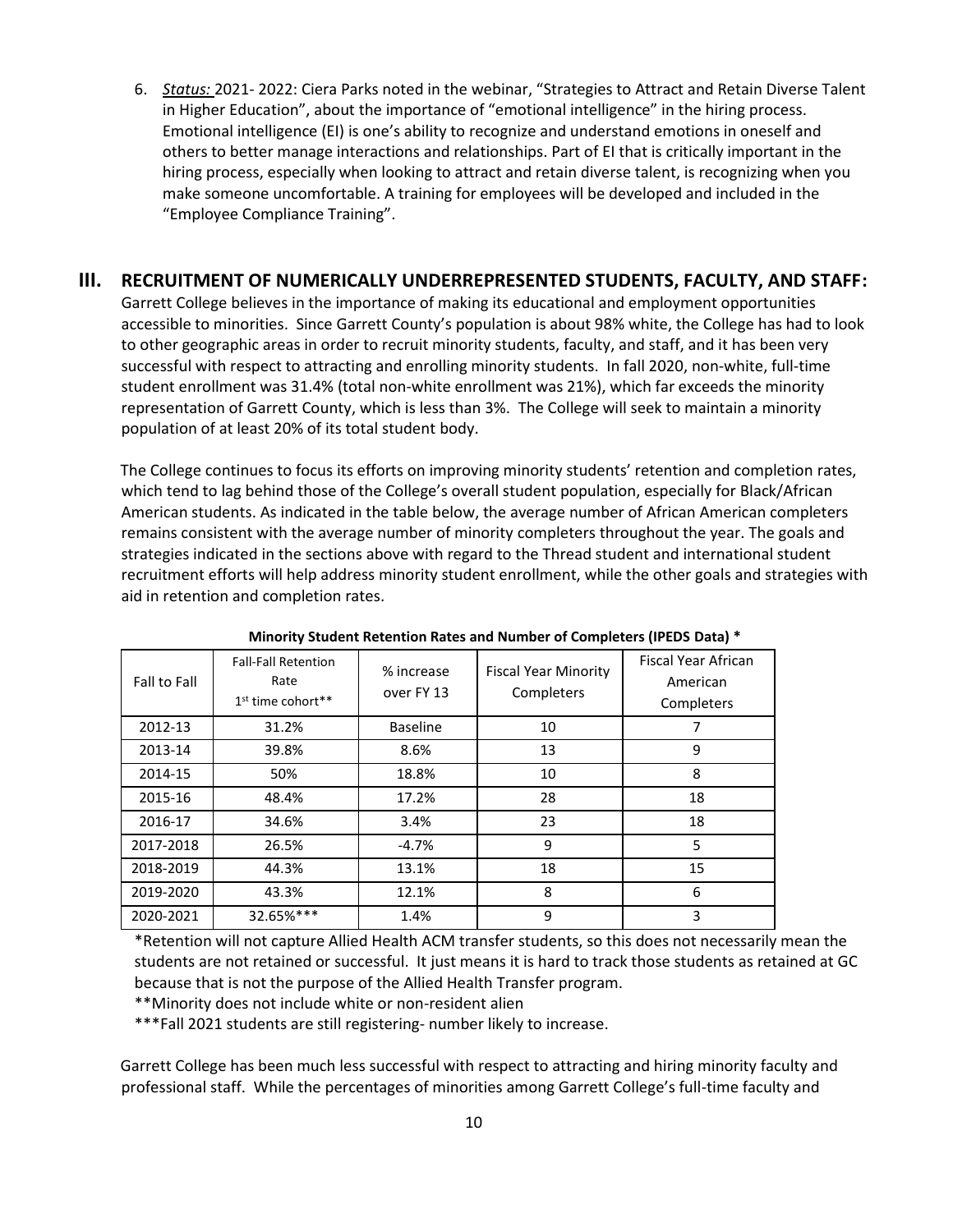professional staff exceed the representation of minorities within its service area, the actual number of individuals represented by those percentages is very small, due to the College's small size. For this reason, a personnel change involving a single individual can significantly alter the College's minority composition. Of additional concern is the fact that while 21% of total student population identify as non-white, only 4.9% of employees self-identified as non-white (fall 2020 data). Moreover, due to its location and the demographics of its service area, Garrett College faces some significant challenges in trying to recruit and retain minority faculty and staff. Nevertheless, by using targeted recruitment strategies, the College hopes to be more successful in attracting minority faculty and professional staff. The Director of Human Resources posts job openings on Diversity.com as one strategy to address this concern. Some of the impediments to minority recruitment and retention are: (Please note that these are not limited to the minority experience.)

•Financial – limited recruitment budget, inability to offer nationally competitive faculty and professional staff salaries, lack of monies ear-marked for diversity initiatives.

• Typically small applicant pool of qualified minority candidates combined with intense competition for those candidates.

- Location relatively isolated, small, rural college town.
- Demographics small, rural minority population. Surrounding area is predominately white.
- Lack of employment opportunities for spouse or partner.
- Lack of formal mentoring and retention efforts.

Despite these challenges, Garrett College remains committed to increasing the minority representation among its full-time faculty and professional staff and continues to have this a priority goal.

# **IV. INITIATIVES TO INCREASE CULTURAL AWARENESS AMONG STUDENTS, FACULTY, STAFF,**

**and COMMUNITY:** Garrett College is fully committed to fostering an environment that not only embraces and celebrates cultural diversity, but also one that ensures that all students are made to feel welcome and supported in their journey towards academic success. However, certain cultural and ethnic differences may not always be recognized or fully understood, nor do faculty and staff always know how to respond appropriately to such differences. In addition, the College recognizes that it must provide faculty and staff with the information and ongoing training, as well as other learning opportunities such as open forums with diverse student populations, necessary to ensure they are adequately equipped to assist all students in achieving success. As evidenced in the section above, increasing cultural awareness with the campus community and beyond has become a primary initiative in the College's efforts.

With the COVID pandemic and societal events/issues of the past year and a half, the college recognized that there were many challenges present in how we would carry out previously identified initiatives, and if those initiatives were relevant at the time. With all campus activities taking place in the virtual realm, there was little the college could do activity-wise. Participation for in-person events is consistently low, so it was believed that virtual participation would be as challenging. College leadership decided to use the 2020- 2021 school year to gather information and begin to establish new community partnerships.

During July and August of 2020, the College disseminated a survey to the campus community, entitled "Current Realities" survey. The intent of the survey was to solicit the insight of faculty, staff, and students to support the college's mission of creating inclusive and equitable pathways to success. The premise of the survey was in relation to diversity, equity, and inclusion (DEI), but a majority of the responses received were focused on the COVID-19 pandemic. Fifteen responses received did have a focus on racial equity and the social climate and provide the college with direction to address these concerns. A few individuals provided contact information and a willingness to participate in further conversations around the campus